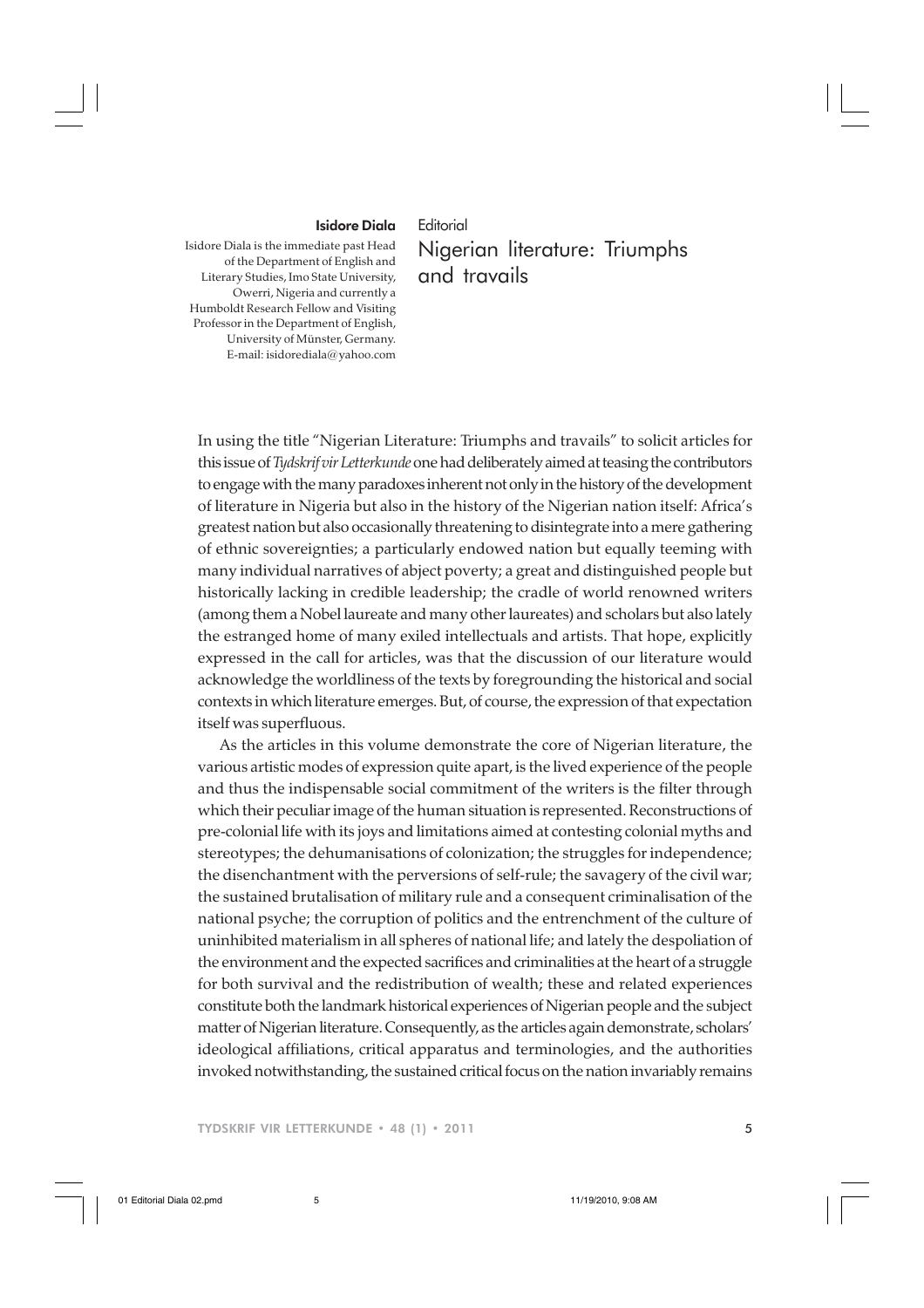a common denominator. That the compact between the literary imagination and the historical process, like the interface between the written and oral literatures of the nation – another engagement canvassed – is the compelling subject of Nigerian literary criticism, is incontestable much, by the way, like the triumphs and travails of both Nigerian literature and the Nigerian nation.

Dan Izevbaye's "Living the myth: Revisiting Okigbo's art and commitment" is an ideal starting point for this volume not only because it incarnates the themes of triumphs and travails in a compelling manner but also because he deals with a period of Nigerian history generally recognised as critical for both political and literary reasons. Izevbaye examines the fascinating conflation of national history and Okigbo's' own personal circumstances and temperament to contend that the poet's obsessive theme of death can only be regarded as a logical intellectual and artistic anticipation of his heroic but fatal involvement with the Nigerian-Biafran war. For though presented as dramatic ritual with considerable aesthetic distance, Okigbo's narration, as Izevbaye argues, invariably re-establishes itself as the authentic autobiography of the poetic self.

Yet in considering Okigbo the ideal representative of his age, Izevbaye highlights Okigbo's incarnation of the defining attributes of that generation of writers and so extends the relevance of his scholarly insights to the entire period. Izevbaye reveals Okigbo's 1960s as crucial in the evolution of a new culture for the emergent nation. The amalgamation of multiple cultural groups in colonial Nigeria led to the emergence of a new Western-educated elite that relied on English for the articulation of its nationalist aspirations, anxious though of the implications of inscribing English as a politically privileged cultural bearer. Similarly, acknowledging as instructive the literary heritage available in that language, Okigbo and his generation were equally aware of their national responsibility for a cultural resurgence. If Izevbaye regards the guilt-ridden return of Okigbo's protagonist in *Heavensgate* as representative of the strong penitential element in the gesture of this new elite to reinvent tradition, he also regards Okigbo's fixation with transition (sustained by adroit inventions, appropriations and replications of tropes of sleep, dream, sex, and death) as representative of that generation's chastened recognition that its dream of homecoming was not necessarily arrival yet. That anxious dialogue of the African writer's legitimate literary heritage as well as even legitimate medium of expression still resonates in contemporary critical discourse as do many other insights raised in Izevbaye's article.

Many of the essays in this volume can be grouped into clusters with regard to how they respond to some of the salient issues raised in Izevbaye's article or how they complicate or extend them. Charles Nnolim's article, Niyi Okùnoyè's and Onyemachi Udumukwu's take up the theme of the writer's responsibility to his society. Nnolim celebrates Chinua Achebe's sterling accomplishments as a pioneer artist and intellectual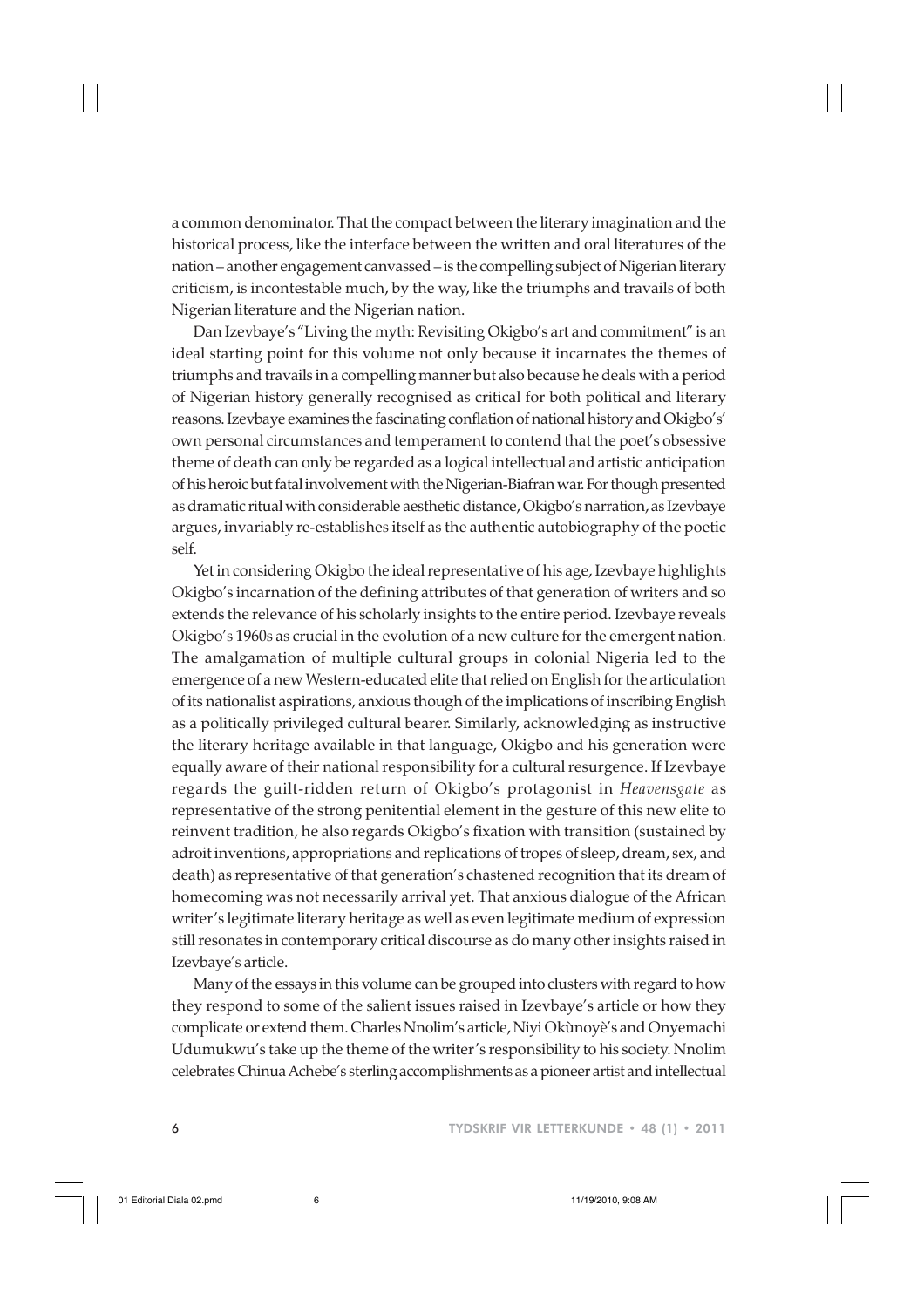leader in Nigeria and Africa. He considers Achebe's greatest legacy his establishment and definition of the tradition of the Nigerian/African novel and argues that the rise of a "School of Achebe" demonstrates Achebe's inimitable distinction as a novelist. Identifying the failure of leadership as Achebe's pre-eminent and most enduring theme, Nnolim argues further that Achebe is essentially a social critic obsessed with his concern for the public welfare. Drawing on virtually all Achebe's writing, fictional and non-fictional alike, Nnolim argues with characteristic painstaking dexterity that the theme of poor leadership which Achebe gives explicit treatment in *The Trouble with Nigeria* is in reality the presiding theme of the writer's entire oeuvre.

Okùnoyè examines the historical struggle against military dictatorship in Nigeria in the last three decades of the twentieth century and highlights the role of poets in the cultural component of that struggle while all through indicating the crucial role of the press, the intellectual elite and civil society organisations in creating the environment for the poet's work to have its greatest impact. In the backdrop of the complete liquidation of the Nigerian economy, the violation of human rights, the persecution of and in many instances the elimination of dissidents, the hounding of many prominent scholars and artists into exile and the general stagnation of the nation, Okùnoyè sets in relief the pre-eminence of military dictatorship in redefining both the poet's conception of his social responsibilities (evident in the radical conflation of the identities of the activist-persona and the poet) as well as the tastes of the audience, the victimized and resilient Nigerian people whom the poetry was also about. Okùnoyè's signal insight is the dynamism of anti-authoritarian poetry in Nigeria as he identifies and explores the major trends that evolved in the tradition.

Similarly, Onyemachi Udumukwu contends that the Nigerian novel attempts to record the process of the evolution of the nation through multiple constraints. Discussing Chimamanda Adiche's engagement with traditional constructs of the woman by examining her first novel, *Purple Hibiscus*, as a paradigm for demystifying forms of patriarchal violence, Onyemachi contends that *Purple Hibiscus* is exemplary in its appropriation of "voice" as a strategy for the constitution of the interplay of the subject and ideological interpellation which he argues sets in relief the Nigerian novel's representation of the changing experience of nationhood. Characterising the first-person narrator, Kambili, as a "homodiegetic voice," Udumukwu painstakingly traces the young female character's growth to self-knowledge and social responsibility.

Writing also on Adichie, Sophia Ogwude discerns echoes of the voices of the masters of African literature especially Achebe, Soyinka, and Ngugi in Adichie's exploration of the theme of religious bigotry (and the demonisation of the tenets of any religion by a zealous implementation of its misunderstood creeds), in her social vision and commitment, in her conscious and sustained striving to present a positive African image while compassionately interrogating moribund values, in her exaltation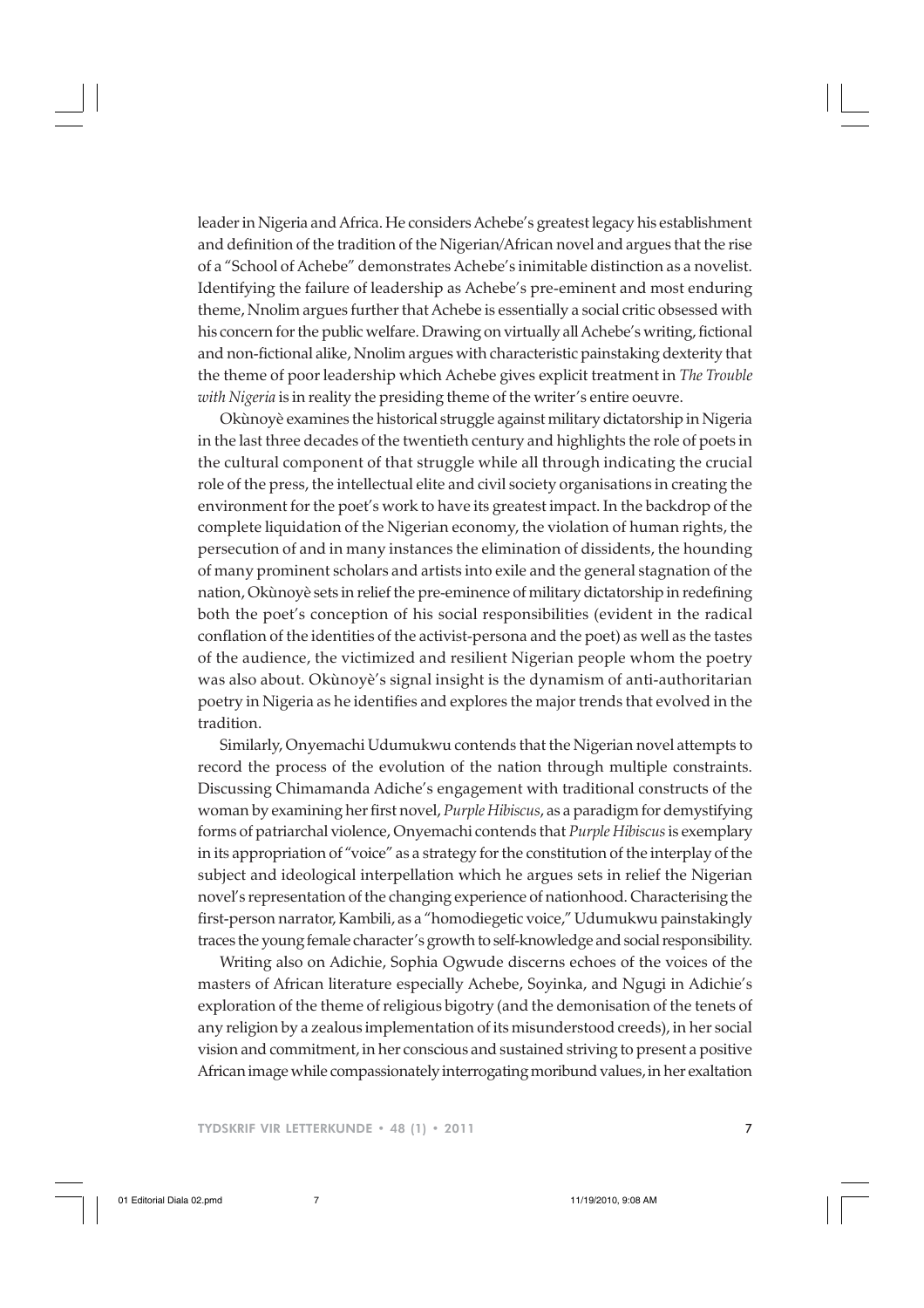of a true dynamic African spirit, and, moreover, her visionary projection of the African society. In all though, Ogwude sees in Adichie the triumphant heir of the great tradition of the African novel established by Chinua Achebe.

The focus on the correlation of developments in the political sphere with corresponding responses of the literary imagination in post-independent Nigeria which is a basic assumption of many of the articles in this volume actually harks back to the origins and motivations of postcolonial Nigerian/African literature. Izevbaye notes the recognition of Nigerian writers of Okigbo's generation of the imperative to re-invent the indigenous tradition in their work, and Nnolim characterises the great tradition of the African novel which Achebe established as rooted in an autochthonous indigenous culture, exalting the voice of immemorial community and vestiges of primordial ritual and ceremony, a tradition Ogwude celebrates Chimamanda Adiche for reaffirming. On his own part, J. O .J. Nwachukwu-Agbada considers *Children of the Eagle*, a novel by another female Nigerian novelist, Akachi Adimora-Ezeigbo, a fictionalization of African female elites' interrogations of and censures against extant patriarchal practices in traditional African societies and highlights her application of tropes that set in relief these imputations. By identifying Ezeigbo as a Professor of Literature, Nwachukwu-Agbada acknowledges her familiarity with feminist discourses in the West. Significantly, though, he locates the apparent influence on Ezeigbo's construction of the pivotal "herstory" at the centre of her trilogy not in Western feminist discourses but contends instead that both in her conception of her female protagonists and her enunciation of her feminist discourse, Ezigbo has recourse to the traditional status of women in the Igbo society. Thus, Udumukwu calls postcolonial Nigerian writers children of a "double consciousness" whose work reflects their dual heritage and argues that the description of an adequate aesthetic for their literary productions must take this unique patrimony into consideration. In this volume, Ben Obumselu, Biodun Jeyifo, Emma Ngomoha, Leon Osu, George Olusola Ajibade, Moses Tsenôngu in varying ways throw some light on the related issues of the interface between the indigenous literature and the written as well as the African writer's legitimate literary heritage.

Emma Ngumoha locates Niyi Osundare's *The Eye of the Earth* in Yoruba folklore and examines the role of the poet in a traditional agrarian African community as a shamanic rainmaker. Ngomoha both explores the local myth of the Olosunta Rock as harbinger of rain with beneficial impact on agriculture and the representative human perception of rain literally and figuratively as a cleansing and renewal of life. The participatory nature of the verse and the use of symbolic instruments that either mimic the sound of the rain wind or the thunder storm (both of which typify oral African poetry) are explored as crucial components of the structure of poetry as magical incantation. Yet all through, Ngumoha locates the African practice in an ageless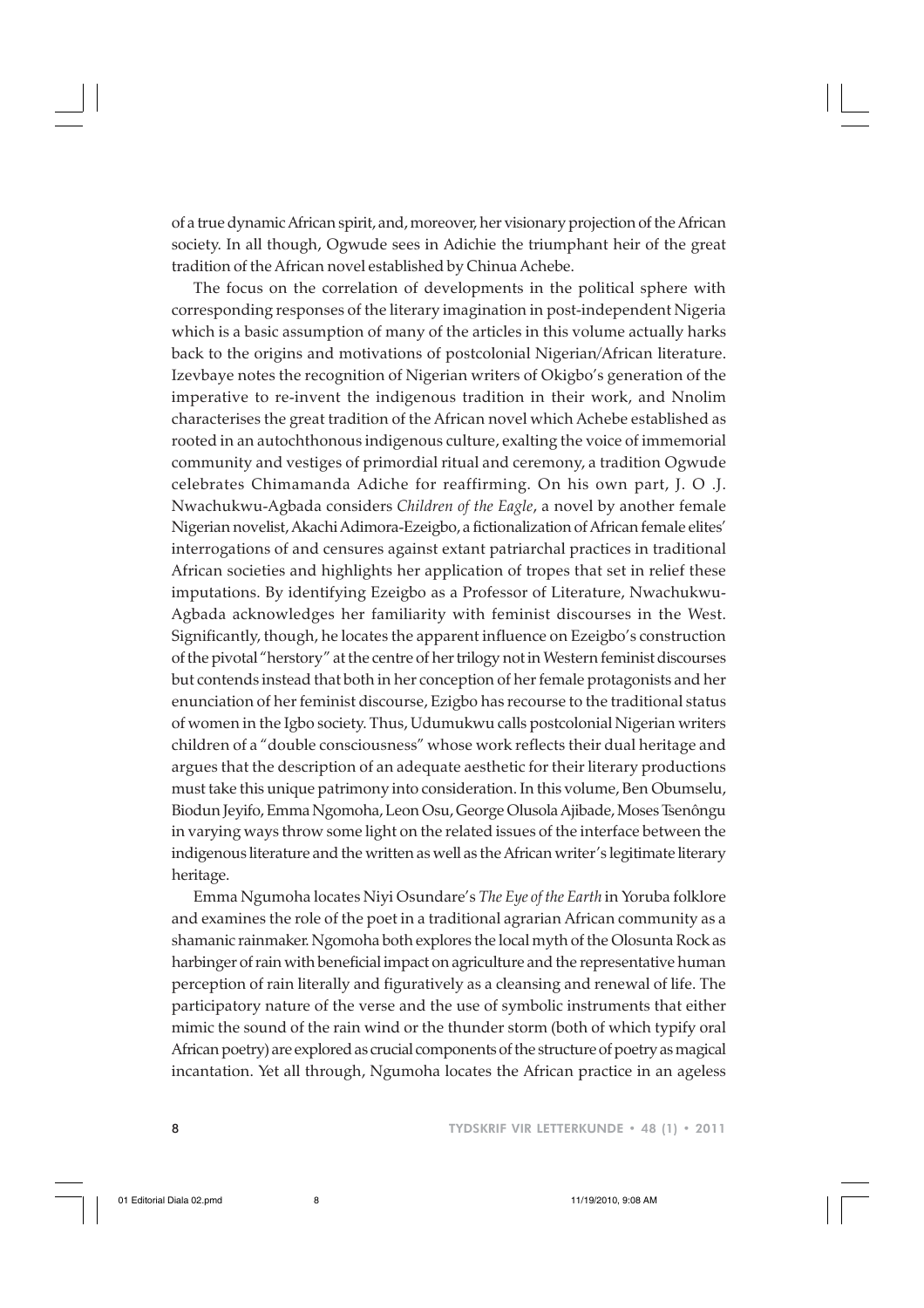universal human magico-religious tradition built around primeval fertility cults inspired by the mystery of the surcease of life in winter and its awesome rebirth in spring.

Leon Osu examines Irobi's conflation of Igbo rituals, myths and festival performances with revolutionary Marxist Brechtian aesthetics. Osu foregrounds the Igbo heritage to which Irobi traces "the luminal spirit" and the "power of phenomenology" behind his creativity as well as the class conflict and dialectics pivotal in Marxist ideology while painstakingly setting in relief also irobi's audacious re-invention of the material that he uses, both traditional and ideological. In Ajibade's article and in Tsenôngu's further attention is paid to the qualities of folk literature.

Moses Tsenôngu discusses a specific type of oral literature, nuptial poetry among the Tiv of Nigeria, in the process pointing in the direction of the centrality of love, sensuality, marriage and procreation in the society. He examines the various forms of the genre, highlighting their peculiarities both in terms of the utilitarian and the aesthetic, the professional and the non-professional practitioners. Expectedly, the insights of Tsenôngu's reading lie well beyond his claim of the virtual self-sufficiency of his English translations of the Tiv poems. Ajibade's article is a sustained effort to examine in detail a long poem in an indigenous language, Yorùbá. In Olátúbòsún Oládàpò's poetry, as Ajibade contends, one observes the increasing politicization of . . folk literature as the poet transforms *Àjé*, witchcraft, into a metaphor of nature's . bountiful gifts, which the individual must accept the responsibility of appropriating and deploying for the good of his/her communities. All through, by stressing the poet's sustained use of multilayered paradoxes and metaphors, his appropriation of the expressionism and suggestive imagery typical of folk literature, Ajibade shows the need to go beyond competent (literal) translation, to approach interpretation, occasionally even mystical or oracular conjectures, to set meaning and significance in relief. But it is probably in Biodun Jeyifo's and Ben Obumselu's articles that these issues are fully theorised.

Remarking on the image of Ogun as a compromised and malevolent Muse in *A Dance of the Forest*, Jeyifo discusses the powerful intertextual presence of Shakespeare's *The Tempest* in the work and exalts the then young African playwright's extraordinary accomplishment in not only successfully absorbing Shakespeare's canonical influence but even more importantly transforming the influence into a new and original synthesis. Jeyifo considers Soyinka's achievement in this regard awesome, given the critic's recognition that African indigenous ritual drama and Elizabethan drama had been separated by the colonial ideology of 'superior' and 'inferior' races and cultures, and by what he terms the overdetermined reactions of the colonized to the effects of this colonialist, racist ideology. Jeyifo inscribes Soyinka as iconic in his trenchant recognition that the sources of artistic inspiration are multiple, diverse and even

TYDSKRIF VIR LETTERKUNDE • 48 (1) • 2011 9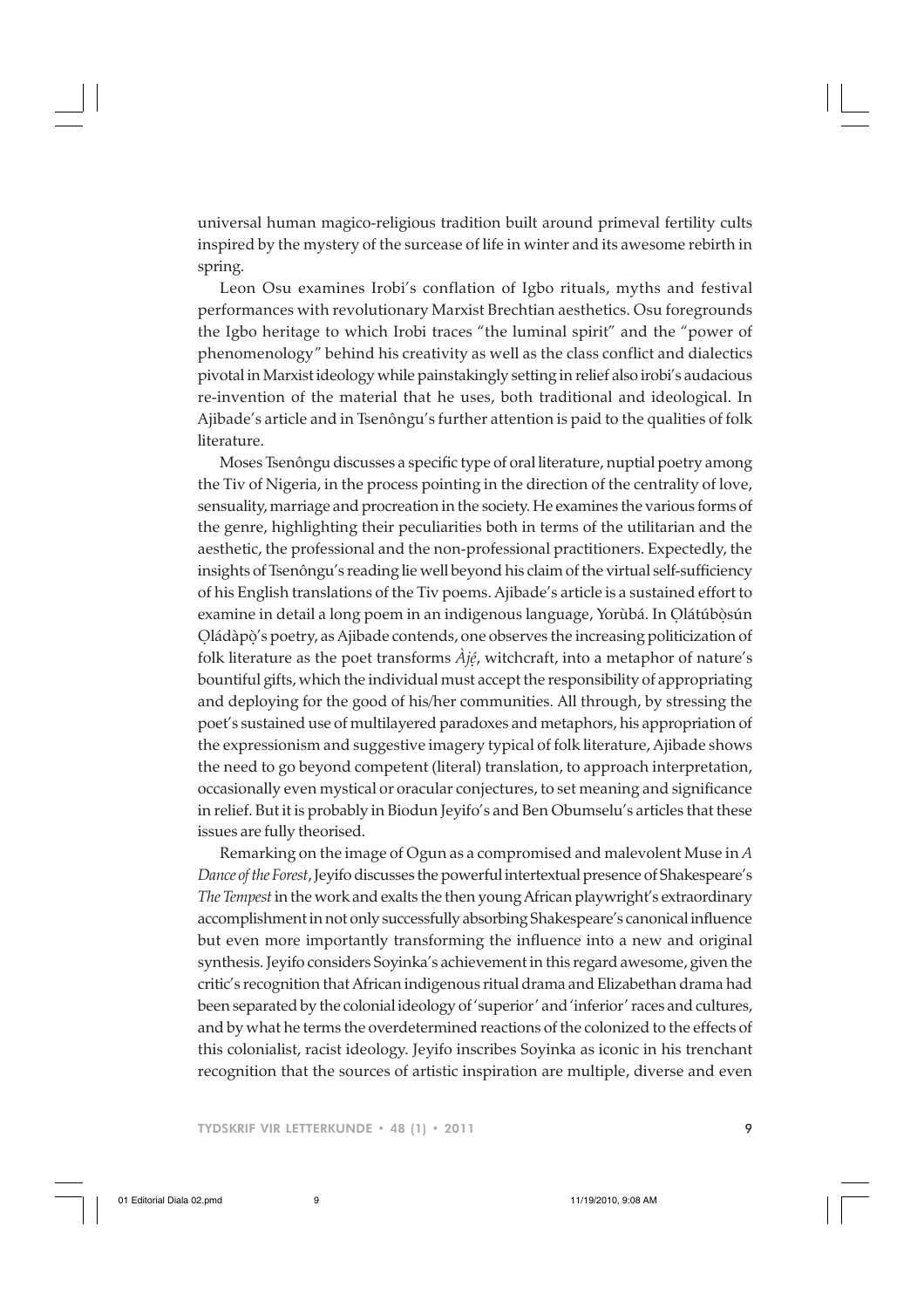often contradictory. Jeyifo's anxieties about the directions in which younger generations of Nigerian writers will take this compelling insight to are partly resolved in Obumselu's discussion of Okri's debt to Soyinka.

Ben Obumselu in his study of Okri's *The Famished Road* etches in bold relief the typical international heritage of the contemporary Nigerian writer. Obumselu draws attention to Okri's indebtedness to Wole Soyinka in terms of his use of Yorùbá folklore, especially the myth of Ogun. Yet Obumselu's emphasis is on Okri's capacity for hybridization and synthesis of literary traditions. Thus he argues that in adopting traditional motifs, Okri typically updates and re-interprets them. Obumselu notes in this regard that though Okri's inclination is to interpret Azaro's experience of spiritual anguish and disgust with a criticism of political and economic conditions, Okri's more crucial insights are ontological and thus existential. Obumselu discerns in Okri's *The Famished Road* not only knowledgeable allusions to Yorùbá mythology, Soyinka, the West African political novel but crucially also to Jean-Paul Sartre, Franz Kafka, and Iris Murdoch among others.

Obumselu implicitly raises questions that point to the responsibility of the contemporary (Nigerian) writer to a possible international audience, the need for a redefinition of audiences and constituencies, the need to create a magpie composite in which readers from different cultural backgrounds will each find a familiar motif to stimulate the imagination. His conclusion too entails a sober revaluation of traditional notions of originality and even creativity: Okri is praised highly for taking possession, re-creating and transfiguring the various sources that he uses; he is new and astonishing on account of the audacity, humour and poetic vitality he brings to bear in the effort to synthesize "African spiritist discourse" with the literary traditions of other lands which his Western education has made part of his patrimony.

The emphasis in James Tsaaior's reading of Tanure Ojaide's *When It No Longer Matters Where You Live* is indeed on the international resonance of Ojaide's theme rather than on the national. Okunoye chronicles the harrying of many Nigerian artists and scholars into exile by the military and identifies "exilic writing" as one of the major trends in Nigerian anti-authoritarian poetry that evolved as a consequence. His example is, significantly, Ojaide's *When It No Longer Matters Where You Live.* In examining the same volume, Tsaaior actually pays some attention to the contingencies of political repression and economic recession at the core of the local Nigerian "push" factors that compel exile. But he is primarily concerned with locating Ojaide's experience of and meditations on exile and the exilic consciousness in a postmodern context. Noting the writer's archetypal exilehood arising from his/her simultaneous dis/location within and outside the limits of his/her society, Tsaaior remarks how Ojaide complicates and problematises the concept and regards part of Ojaide's achievement as his redefinition and re-conceptualisation of the concepts of "home" and "exile," no longer as binaries but as a composite experience. But invoking Saidian

10 TYDSKRIF VIR LETTERKUNDE • 48 (1) • 2011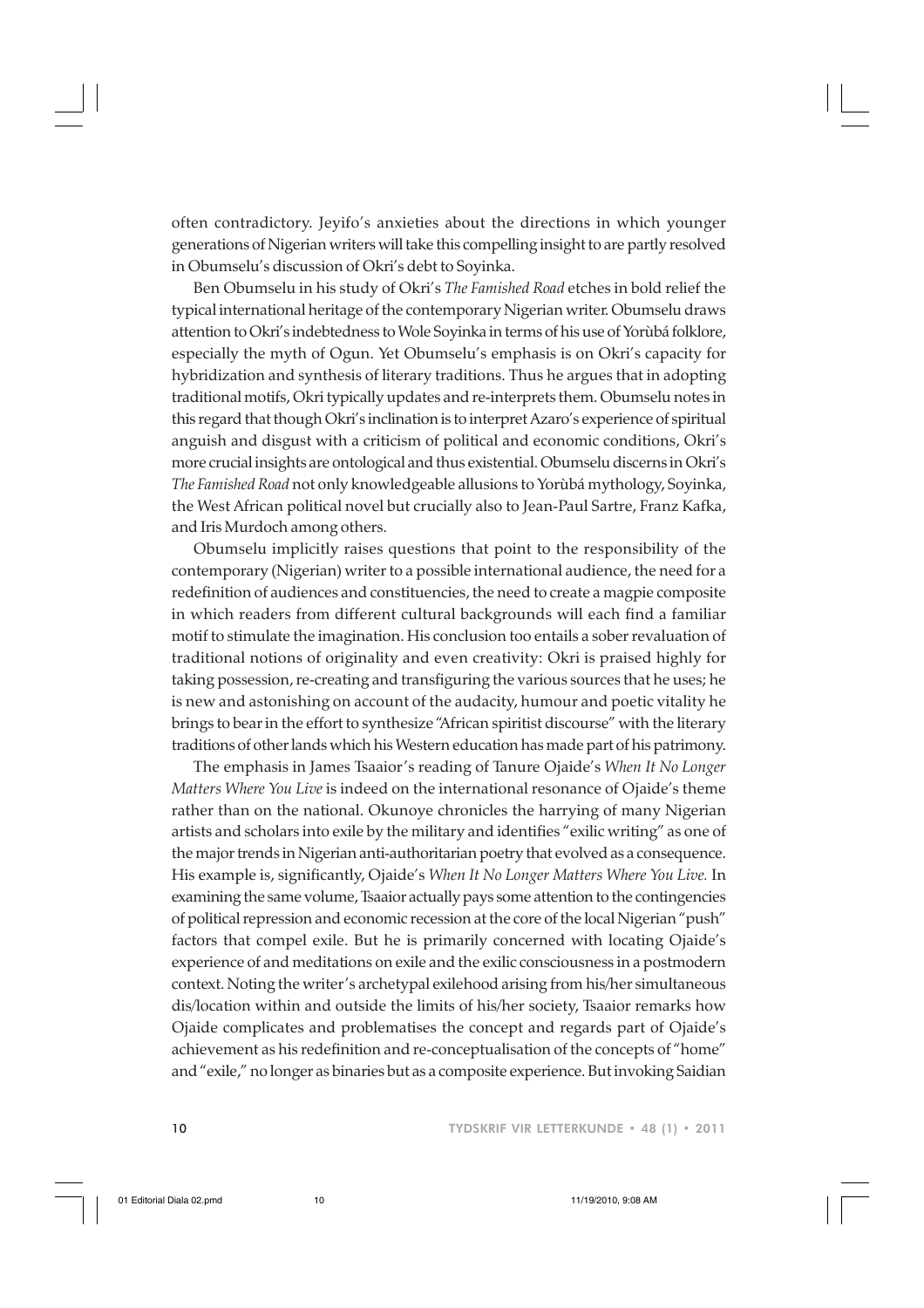and Rushdean models, Tsaaior's preferred locale is the globalised space with indistinct boundaries.

Many current evaluations of the factors crucial to literary production and scholarship in the country are understandably gloomy: a corrupt political leadership characterised by its ineptitude and frightful lack of vision, the collapse of the publishing industry, the continuing brain drain impoverishing the teaching of literature and the quality of literary writing and scholarship in the country portend that such themes as migration, translocation, exile, ennui, and kindred anxieties may well endure in Nigerian literature (see Diala 2008, Jeyifo 2006, Williams 2006, Nnolim 2005). Every generation recreates its defining experiences in its literature. Nnolim discerns an emergent trend in current Nigerian literature that "depicts a society adrift and a people lost in the imbecilities of futile optimism, hoping that materialism and the pursuit of dirty lucre will compensate for the loss of the nation's soul; for the Nigeria we encounter in its contemporary fiction is a nation without a soul, without direction, without a national ethos – it is a rudderless ship a-sail amidst the jetsam and flotsam of a directionless voyage to nowhere" (5). But that movement (when it is susceptible to control) also often gravitates to the West, with its gratifications, temptations and seductions. The corpus of Nigerian literature in the Diaspora continues to grow and to demand some attention as a sub-genre of Nigerian literature.

The best any special issue can strive to is a representative collection of articles in any given field. With the dispersion of Nigerian literary scholars and artists across the globe, with the demoralization of faculty in most universities in the country and the well-known lack of infrastructure, given even scholars' preferences often to pursue their own research interests rather than investigate a new suggested area, even commissioned articles may not always be delivered and extended deadlines will remain too close. Scholars and artists are human and are located in time and space with their inherent inhibitions. But between Nigeria's oral and written literatures, and between the celebrated work of the pioneers of written Nigerian literature and emergent Nigerian writing, some important ground seems covered here and, moreover, by scholars representing several generations of literary scholarship in Nigeria.

I thank the editorial board of *Tydskrif vir Letterkunde* for offering me the opportunity to coordinate this project, Imo State University Owerri, Nigeria, for the space to begin the project, and the Humboldt Foundation and the University of Münster, Germany, for the space and facilities to complete it.

Münster, Germany November 2010

TYDSKRIF VIR LETTERKUNDE • 48 (1) • 2011 11